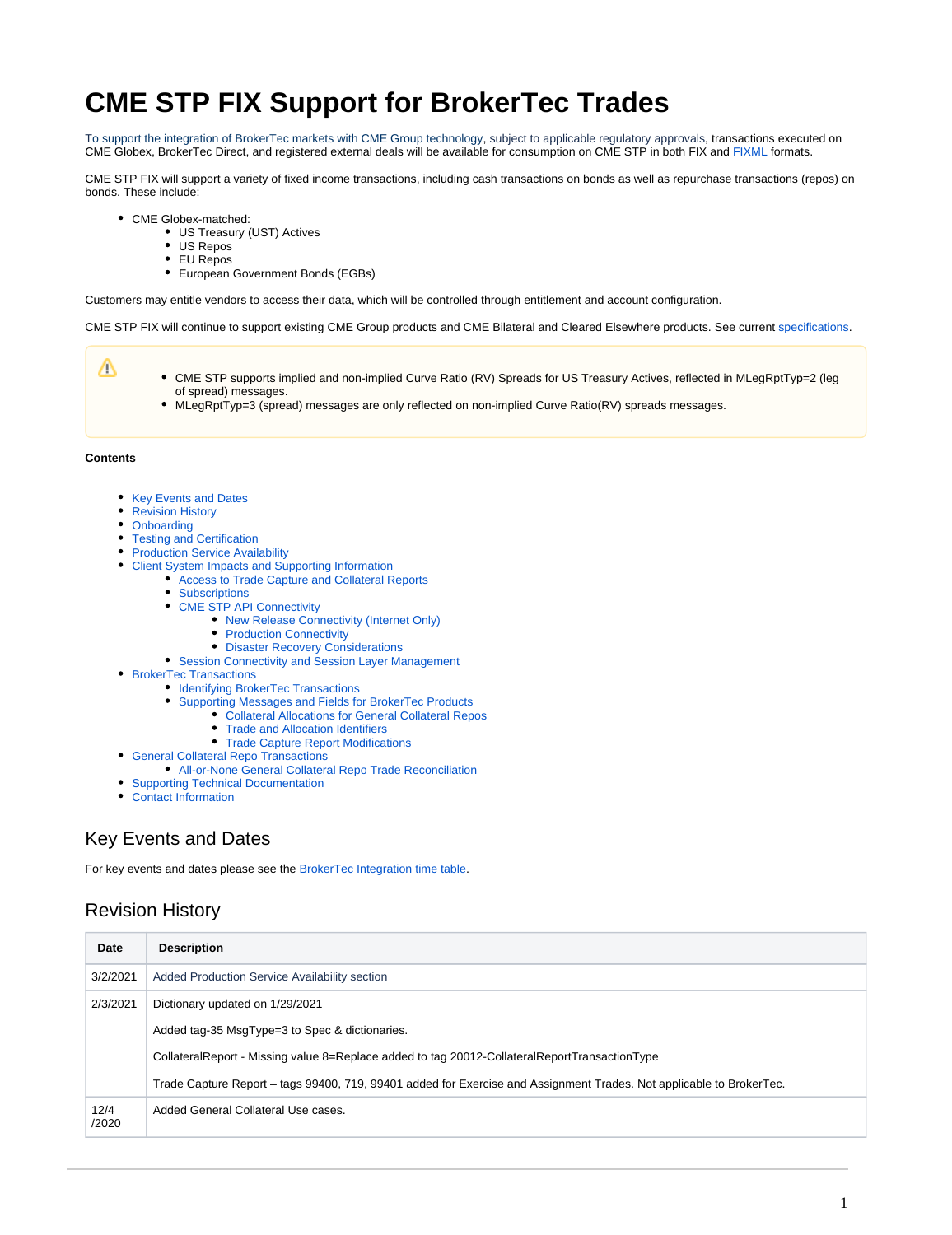| 12/3<br>/2020  | Added Regulatory fields and Identifiers section in use cases.                                                                                                     |  |  |
|----------------|-------------------------------------------------------------------------------------------------------------------------------------------------------------------|--|--|
|                | Party block use cases updated to clarify BIC code case.                                                                                                           |  |  |
| 11/3<br>/2020  | Simplified & added clarity to connectivity section.                                                                                                               |  |  |
| 11/3<br>/2020  | Added Internet IP.                                                                                                                                                |  |  |
| 11/2<br>/2020  | Added CME STP FIX and FIXML Cancel and Amend behavior                                                                                                             |  |  |
| 10/22<br>/2020 | CME STP API Connectivity - removed the URL stpfixapinr.cmegroup.com.                                                                                              |  |  |
| 10/21<br>/2020 | <b>CME STP FIX Data Dictionary:</b>                                                                                                                               |  |  |
|                | • URL=https://www.cmegroup.com/stp/files/cme-stp-fix-dictionary.xml - points to data dictionary                                                                   |  |  |
|                | <b>BrokerTec Supplement to STP Message Specification:</b>                                                                                                         |  |  |
|                | URL=https://www.cmegroup.com/trading/straight-through-processing/files/stp-gap.xlsx - points to gap analysis of current vs future<br>٠<br>state for BrokerTec STP |  |  |
| 10/20<br>/2020 | Updated IP information for BrokerTec legacy line connectivity                                                                                                     |  |  |
| 10/13<br>/2020 | Updated STP FIX Data Dictionary                                                                                                                                   |  |  |
| 10/13<br>/2020 | Added tag 30-LastMkt for TradeCaptureReport(AE) and Collateral Report(BA)                                                                                         |  |  |
| 10/11          | <b>CME STP FIX - TradeCaptureReportRequest for BrokerTec Trades</b>                                                                                               |  |  |
| /2020          | Added note for Tag 779-LastUpdateTime timestamp value                                                                                                             |  |  |
| 10/9<br>/2020  | <b>Added CME STP API Connectivity</b>                                                                                                                             |  |  |
| 10/1<br>/2020  | CME STP FIX - TradeCaptureReport - Parties for BrokerTec Trades                                                                                                   |  |  |
|                | tag 452 description added for value 44:                                                                                                                           |  |  |
|                | For Brokertec, this value is iLink SenderID, also known as GUS (Global User Signature)                                                                            |  |  |
|                | <b>CME STP FIX - TradeCaptureReport for BrokerTec Trades</b>                                                                                                      |  |  |
|                | • updated description for tag1003                                                                                                                                 |  |  |
|                | The unique ID assigned to the trade entity once it is received or matched by the exchange or central counterparty.                                                |  |  |
|                | However it's not unique across all BTEC products i.e. Repo GC, Repo Special/GCF, and cash.                                                                        |  |  |
|                | Replace description for tag 1040<br>٠                                                                                                                             |  |  |
|                | Globally unique across different BrokerTec products and recommended to be used to uniquely identify a trade.                                                      |  |  |
|                | For GC Repo, this tag in TradeCaptureReport (35=AE) ties to it's CollateralReport (35=BA).                                                                        |  |  |
| 9/30<br>/2020  | Updated:                                                                                                                                                          |  |  |
|                | <b>CME STP FIX - Collateral Report - Parties for Broker Tec Trades</b>                                                                                            |  |  |
|                | <b>CME STP FIX - CollateralReport for BrokerTec Trades</b>                                                                                                        |  |  |
|                | CME STP FIX - TradeCaptureReport - SideRegulatoryTradeIDGrp for BrokerTec Trades                                                                                  |  |  |
| 9/30<br>/2020  | Updated STP FIX Data Dictionary                                                                                                                                   |  |  |
| 9/21<br>/2020  | <b>CME STP FIX - FIX Message Specifications for BrokerTec Trades</b>                                                                                              |  |  |
|                | <b>Updated CME STP FIX Data Dictionary</b>                                                                                                                        |  |  |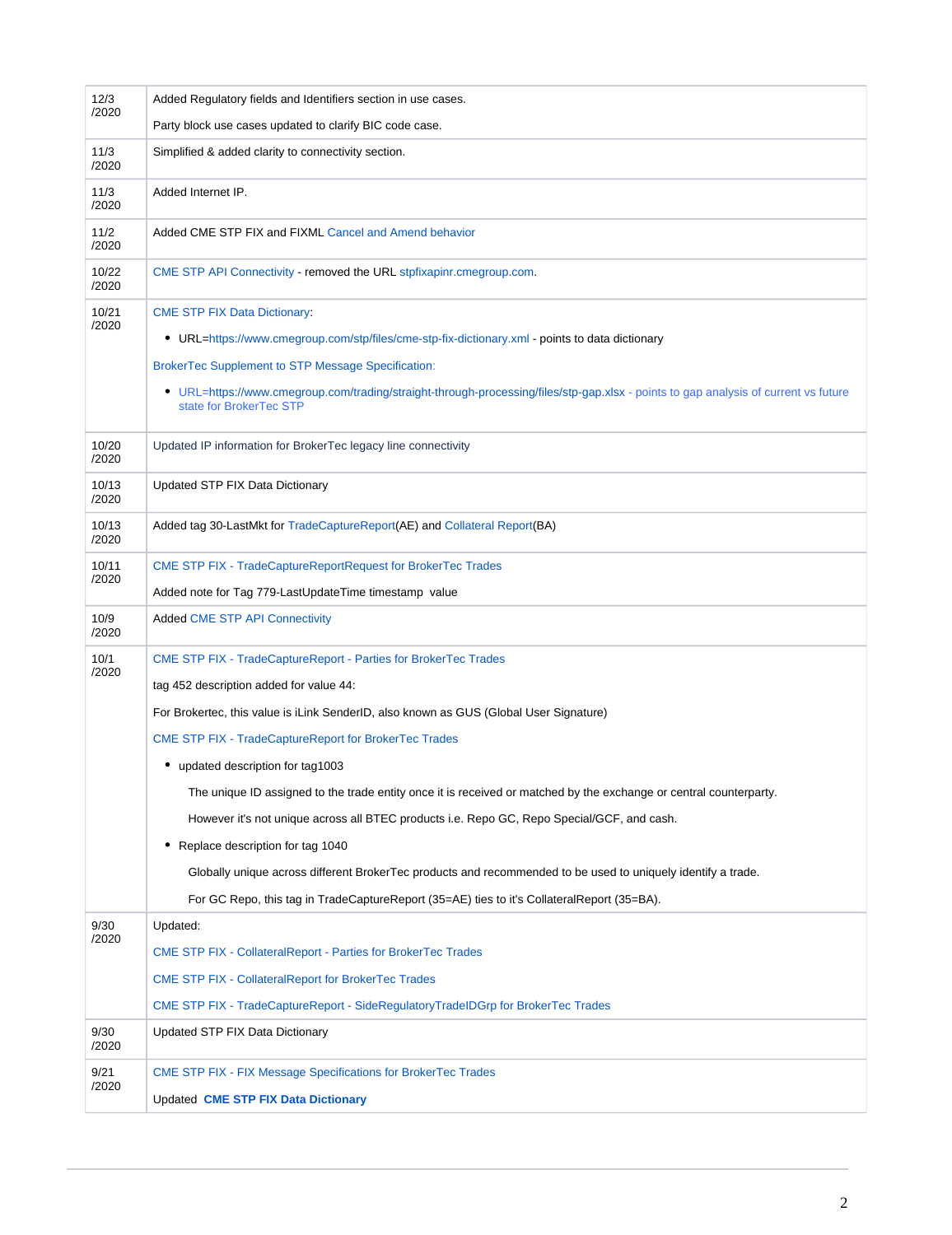| 9/8/2020      | Updated                                                                                                             |
|---------------|---------------------------------------------------------------------------------------------------------------------|
|               | Service Availability - Internal Errors                                                                              |
| 9/1/2020      | <b>CME STP FIX - TradeCaptureReport - Parties for BrokerTec Trades</b>                                              |
|               | added the following enumeration to tag 803:                                                                         |
|               | • 16 - BIC (Bank Identification Code - SWIFT managed)                                                               |
| 9/1/2020      | CME STP FIX - TradeCaptureReport - TrdCapRptSideGrp for BrokerTec Trades                                            |
|               | • Added enumeration to tag 803 - PartySubIDType<br>• 16 - BIC (Bank Identification Code - SWIFT managed)            |
|               | CME STP FIX - TradeCaptureReport - TrdCapRptSideGrp for BrokerTec Trades                                            |
|               | • Added tag 9373-Liquidity Flag                                                                                     |
| 8/31<br>/2020 | Updated use case scenarios with CME Internal Error scenarios                                                        |
| 8/4/2020      | Added note regarding timing and availability of Collateral reports and a Collateral substitution                    |
| 7/9/2020      | Added sample messages for Collateral Assignment, Repo General Collateral (GC) Trades and General Collateral trade's |
| 6/12<br>/2020 | Removed note - Trade cancels and adjusts will be addressed in future iterations of this documentation.              |
| 3/17<br>/2020 | CME STP supports non-implied Curve Ratio (RV) Spreads for US Treasury Actives.                                      |
| 3/16<br>/2020 | Updated key events and dates section and link directed to the BTec portal                                           |
| 2/28<br>/2020 | For BTEC EU Repos the clearing organization on the Repo and the bond may be different.                              |
| 2/19<br>/2020 | Removed note on US treasury matched and traded through CME workstation                                              |
| 1/28<br>/2020 | Added logon messages Logon, Logon Ack, Logon Request and Logout Ack                                                 |

# <span id="page-2-0"></span>**Onboarding**

[Contact](https://www.cmegroup.com/confluence/display/EPICSANDBOX/Contact+Information#ContactInformation-CMESTPOnboardingandGeneralInformation) CME Group to get started with CME STP FIX.

# <span id="page-2-1"></span>Testing and Certification

Certification using Autocert+ is required for all STP FIX users.

# <span id="page-2-2"></span>Production Service Availability

CME STP service is available in PRODUCTION beginning 2 PM Central Time Sunday Afternoon, through 10 PM Central Time Friday. Internal testing could occur on weekends in the Production Environment (10 PM Friday – 2 PM Sunday Central Time).

Customers should only connect during the time of service availability.

# <span id="page-2-3"></span>Client System Impacts and Supporting Information

### <span id="page-2-4"></span>**Access to Trade Capture and Collateral Reports**

Cash trades will be available from CME STP for 31 calendar days, based on the trade date. Repo trades and collateral allocations will be available from CME STP for 31 calendar days or the term of trade plus 7 calendar days, whichever is greater.

If a trade is corrected during this cycle, that trade will reflect the most recent information with a new transaction date and time.

### <span id="page-2-5"></span>**Subscriptions**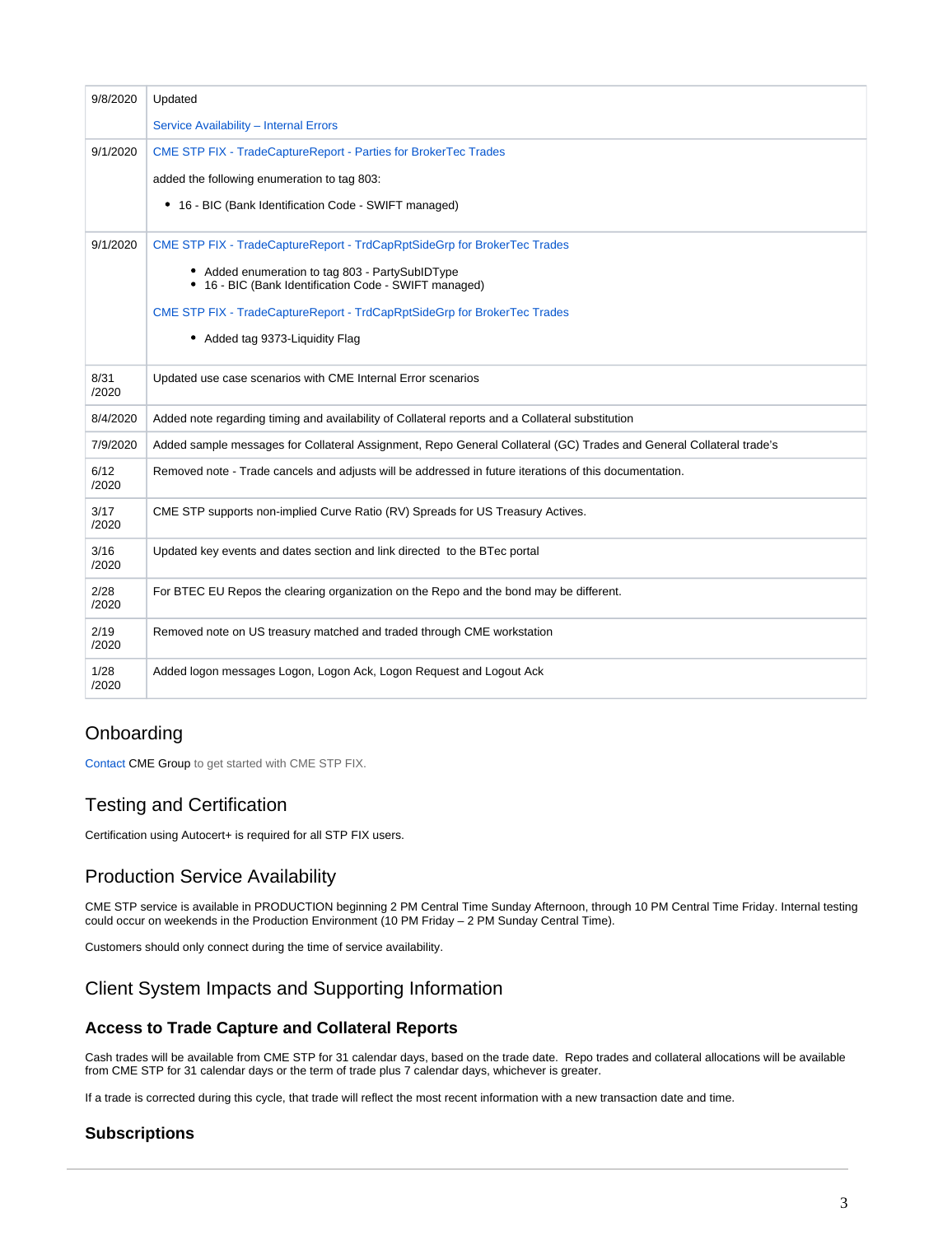BrokerTec exchanges, security types, and input sources will be supported on the subscription.

The Trade Capture Report Request (AD) message will be used to control the feed of trades and collateral.



CME STP FIX supports replay by sequence number within FIX sessions. For recovery/replay following the establishment of a new FIX session, customers use the start/end timestamp to control the range of time for replay.

FIX session/sequence numbers are not maintained across the weekend, so when a customer re-connects sunday night or monday O) morning, the replay by sequence number for message from the previous week will not be available.

### <span id="page-3-0"></span>**CME STP API Connectivity**

Customers can connect to CME STP FIX API via the following options:

### <span id="page-3-1"></span>**New Release Connectivity (Internet Only)**

To access CME STP FIX API over the internet, customers must connect to the following URL over secure TCP: [fixstpnr.cmegroup.com](http://fixstpnr.cmegroup.com/):443

### <span id="page-3-2"></span>**Production Connectivity**

These URLs use certificates signed by an official trusted Certificate Authority (CA). Customers do not need to install additional certificates. O)

Clients must create a Domain Name Service (DNS) record in their systems to associate the DNS name and following IPs to access the STP services o r they will receive certificate errors:

| <b>Connectivity Option</b>                                                                                    | <b>DNS Name</b>                | IP                  |
|---------------------------------------------------------------------------------------------------------------|--------------------------------|---------------------|
| Internet access                                                                                               | stpfixapi.cmegroup.com<br>:443 | 205.209.196.<br>170 |
| CME Glink, CME EConnect, CME LNet, CME Globex Hubs for Futures and Options                                    | stpfixapi.cmegroup.com<br>:443 | 167.204.41.90       |
| CME GLink, CME EConnect, CME Globex Hubs, CME Globex Hub - Aurora and CME LNet for<br>BrokerTec on CME Globex | stpfixapi.cmegroup.com<br>:443 | 167.204.72.90       |
| CDN Leased lines and Site to Site VPN                                                                         | stpfixapi.cmegroup.com<br>:443 | 167.204.72.90       |

### <span id="page-3-3"></span>**Disaster Recovery Considerations**

During a disaster recovery (DR) event clients will automatically be directed to the DR instance of CME STP FIX. Clients do not need to make any connectivity changes.

Please find CME Group connectivity options [here.](https://www.cmegroup.com/globex/connectivity-options.html)

### <span id="page-3-4"></span>**Session Connectivity and Session Layer Management**

The FIX session layer must be compatible with CME STP standards. Specifically, customers will need to connect using TCP/IP over TLS (Transport Layer Security) 1.2, use CME SmartClick identifiers for authentication and establish connectivity using FIX 4.4.



The minimum supported version of Transport Layer Security (TLS) for CME STP FIX is TLS 1.2.

<span id="page-3-5"></span>Password changes via the API and a User Notification (CB) message will not be supported.൘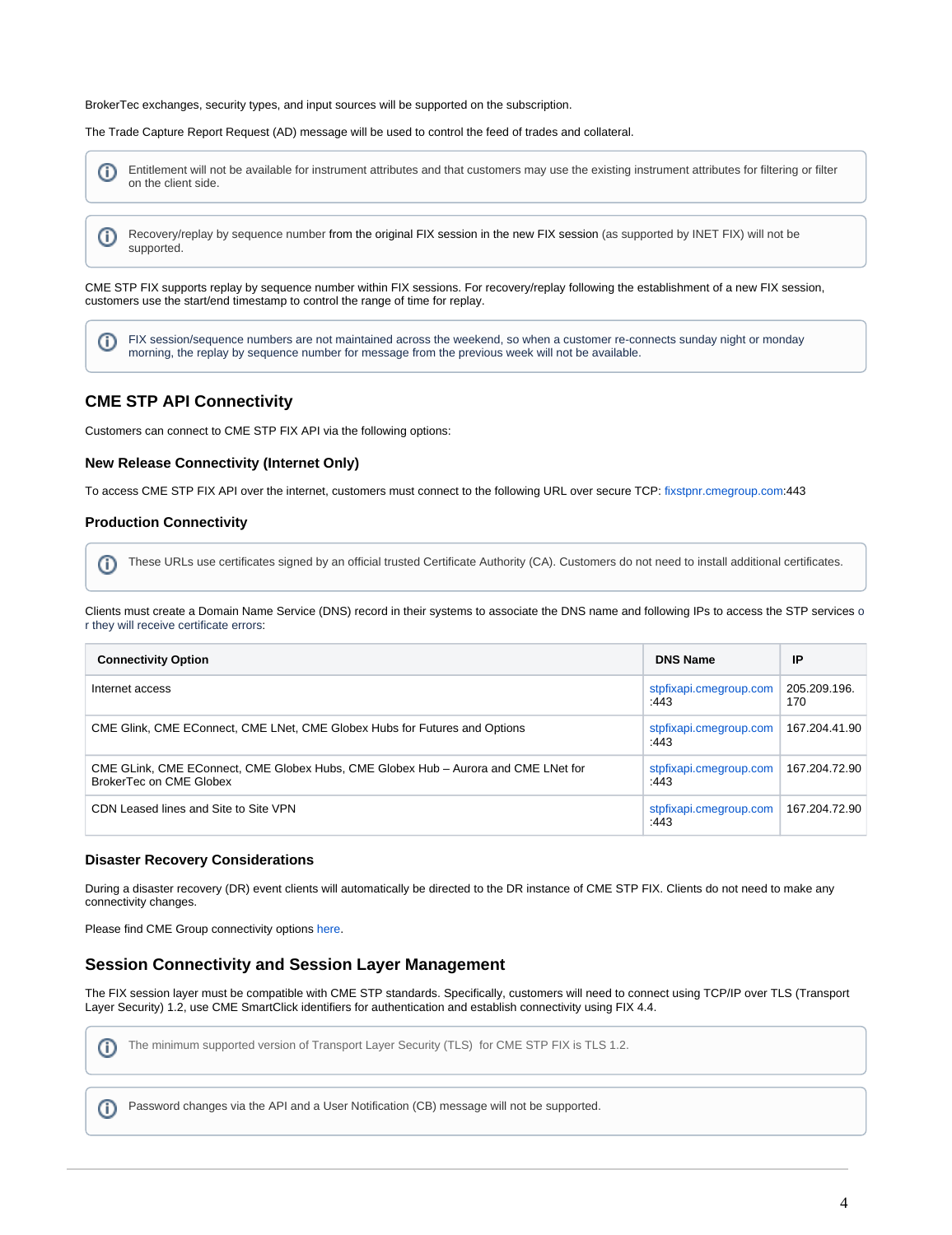

# BrokerTec Transactions

### <span id="page-4-0"></span>**Identifying BrokerTec Transactions**

BrokerTec transactions will be distinguishable on the API by the Security Exchange and Security Type fields. The input source will distinguish between transactions on CME Globex, BrokerTec Direct, and externally-registered deals.

General collateral (GC) repos require the post-trade allocation of specific bonds as collateral. To distinguish these collateral allocations from original trades, the API will support a new Collateral Report message.

### <span id="page-4-1"></span>**Supporting Messages and Fields for BrokerTec Products**

#### <span id="page-4-2"></span>**Collateral Allocations for General Collateral Repos**

CME STP does not directly support allocating collateral for securities that support these BrokerTec General Collateral repos. This must be done throug h the CME GC Allocation API.

CME STP will support these allocations using the [Collateral Report message.](https://www.cmegroup.com/confluence/display/EPICSANDBOX/CME+STP+FIX+-+CollateralReport+for+BrokerTec+Trades)

Collateral allocation messages will be sent individually. Grouping and chaining will not be supported.

#### <span id="page-4-3"></span>**Trade and Allocation Identifiers**

Existing CME Group Futures and Options trade and allocation identifiers will continue to be used.

#### <span id="page-4-4"></span>**Trade Capture Report Modifications**

To harmonize between BrokerTec and CME STP the following fields and / or values will be supported:

- The Commission Group block will be used for commissions
- The Execution Timestamp will be included in the Report Side Block
- A globally-unique identifier (GUID) will be included in the Secondary Trade ID field (TradeCaptureReport/@TrdID2) to guarantee a unique identifier across all business days and CME asset classes.

Customers can only leverage the workup ID to associate products participating in workup (non-AON US Repo) across APIs. G)

The Exec IDs on iLink correspond to the individual trades which occur during the workup, while the STP values correspond to the summary sent at the end of workup.

For non-workup repos (US AON, all EU) the IDs can be associated across APIs leveraging the combination of ExecID and TrdNum e.g. UST actives/EGBs).

- Fields that support futures and options trading will be present on the Trade Capture Report including: Multi-Leg Reporting Type, Trade Report Status, Venue Type, Client Order ID, and Execution ID.
- For AON US and EU Repos on STP, the InstrumentGUID resolves to the standard (non-AON) instrument value.

## <span id="page-4-5"></span>General Collateral Repo Transactions

CME STP supports General Collateral (GC) repo transactions for the US and EU markets through the CME GC Allocation API with submission of collateral allocation transactions through the CME GC Allocation API.

After a GC repo trade has been completed, the Trade Capture Report and a shell Collateral Report record will be available in near real-time in STP. The Collateral Report and Trade Capture Report will have the same Secondary Trade ID (TrdID2).

Collateral Allocations are submitted using the CME GC Allocation API. Subsequent Collateral Reports will be available in near real-time in STP, and have the same TrdID2 as the Trade Capture Report and initial Collateral Report.

Identifiers for collateral allocations on the GC Allocation API will be common with STP identifiers.

Substitutions can be made for US GC transactions by submitting a Collateral Substitution using CME GC Allocation API. Upon the completion of a Collateral Substitution, subsequent Collateral Reports will be available in near real-time in STP, and will have the same TrdID2 as the Trade Capture Report and initial Collateral Report.



• For STP, the clearing organization is provided on the repo trades shell Collateral Report (Party Role = 21 and instrument reference) and the GC instrument is referenced on the allocations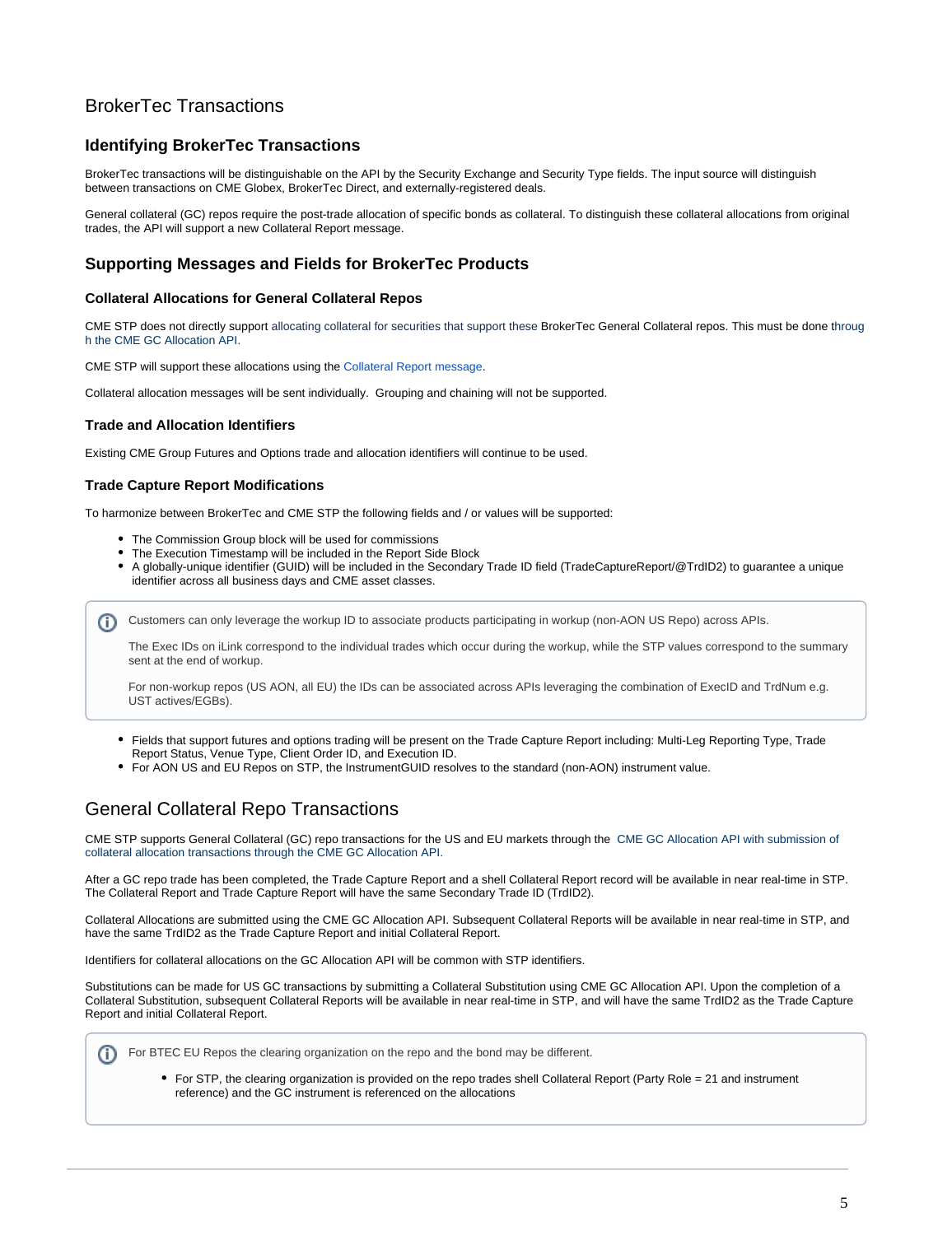

### <span id="page-5-0"></span>**All-or-None General Collateral Repo Trade Reconciliation**

The All-or-None (AON) & None-AON Repo's are distinct instruments with their own independent SecurityID's & GUID's on order entry and market data messaging.

- On MDP 3.0 a Repo AON-eligible instrument is identified in the Security Definition (tag 35-MsgType=d) message by tag 872=InstAttribValue bit 23=1 (All or None instrument). For related AON and parent instruments, the counterpart instrument is identified in the Security Definition
- message repeating group tag 1650-RelatedSecurityID.
- In RD API v2 for Brokertec, the attribute relatedInstrumentGuidInt at the instrument level will identify relationship between AON & none-AON instruments

In CME STP, the TradeCaptureReport for AON Repo reflects the Non-AON instrument SecurityID & GUID.

#### GC Repo Trade example

- 1. A None-AON GC Repo trade was executed on Instrument **11111**.
	- a. TradeCaptureReport (AE) with SecondaryTradeID (1040) = 1234 is sent along with GC Shell (BA).
- 2. A related AON Repo trade was executed on Instrument 99999.
	- a. TradeCaptureReport (AE) with SecondaryTradeID (1040) = abcd reported as None-AON GC Repo instrument **11111** along with a GeneralCollateral Shell (BA)

GC API trade search (/trades/search) result will reflect both of the None-AON and AON trades while CME STP will only reflect the Non-AON instrument details.

To reconcile GC API trade records with CME STP TradeCaptureReport (AE) customers are expected to use the Related Instrument attributes for AON Repo to identify the None-AON Repo.

# <span id="page-5-1"></span>Supporting Technical Documentation

These pages contain technical information required to implement the enhancements. These include message specifications, as well as use cases, and examples of how to connect to CME STP FIX.

"The order of non-repeating group tags is subject to change however the order of repeating group tags will be fixed."O)

- [CME STP FIX Connectivity for BrokerTec Trades](https://www.cmegroup.com/confluence/display/EPICSANDBOX/CME+STP+FIX+-+Connectivity+for+BrokerTec+Trades)
- [CME STP FIX FIX Message Specifications for BrokerTec Trades](https://www.cmegroup.com/confluence/display/EPICSANDBOX/CME+STP+FIX+-+FIX+Message+Specifications+for+BrokerTec+Trades)
- [CME STP FIX Use Cases for BrokerTec Trades](https://www.cmegroup.com/confluence/display/EPICSANDBOX/CME+STP+FIX+-+Use+Cases+for+BrokerTec+Trades)
- [CME STP FIX Samples for BrokerTec Trades](https://www.cmegroup.com/confluence/display/EPICSANDBOX/CME+STP+FIX+-+Samples+for+BrokerTec+Trades)

## <span id="page-5-2"></span>Contact Information

For technical development support, contact [Certification Support for Electronic Trading \(CSET\)](https://www.cmegroup.com/confluence/display/EPICSANDBOX/Contact+Information#ContactInformation-CertificationSupportforElectronicTrading(CSET)).